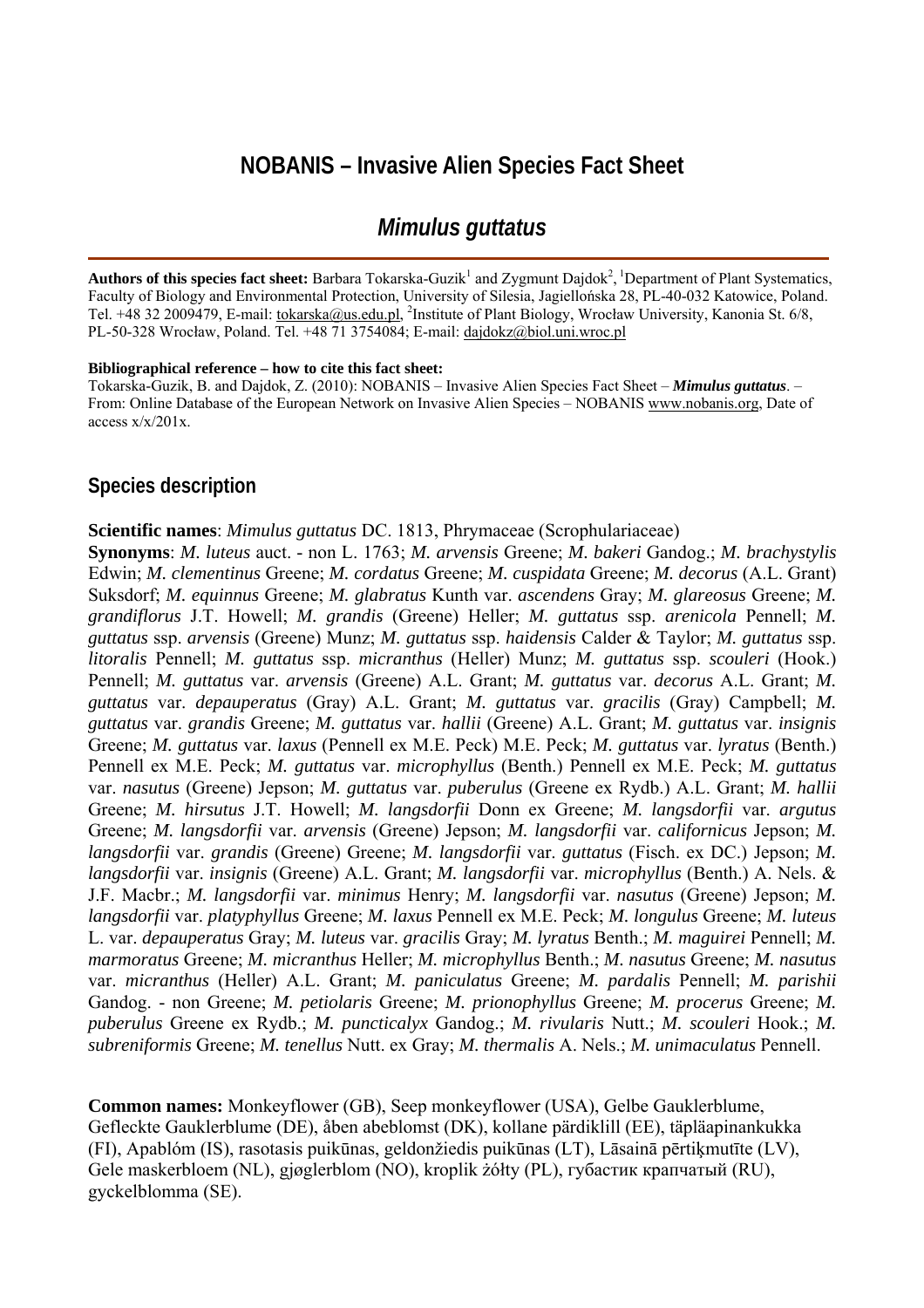

**Fig. 1 and 2**. *Mimulus guttatus*, photos by Barbara Tokarska-Guzik and Zygmunt Dajdok.



**Fig. 3**. *Mimulus guttatus*, photo by Barbara Tokarska-Guzik.

### **Species identification**

*Mimulus guttatus* is described as an annual to perennial herb inside its natural range, about 30-60 (90) cm high, with leafy stolons. The plant consists of an erect to ascending stem with opposite leaves, glabrous below, densely glandular-pubescent above (Fig. 1, 3). Flowers are with welldefined upper and lower lips, corolla 2.5-4.5 cm, brightly yellow with red spots on throat and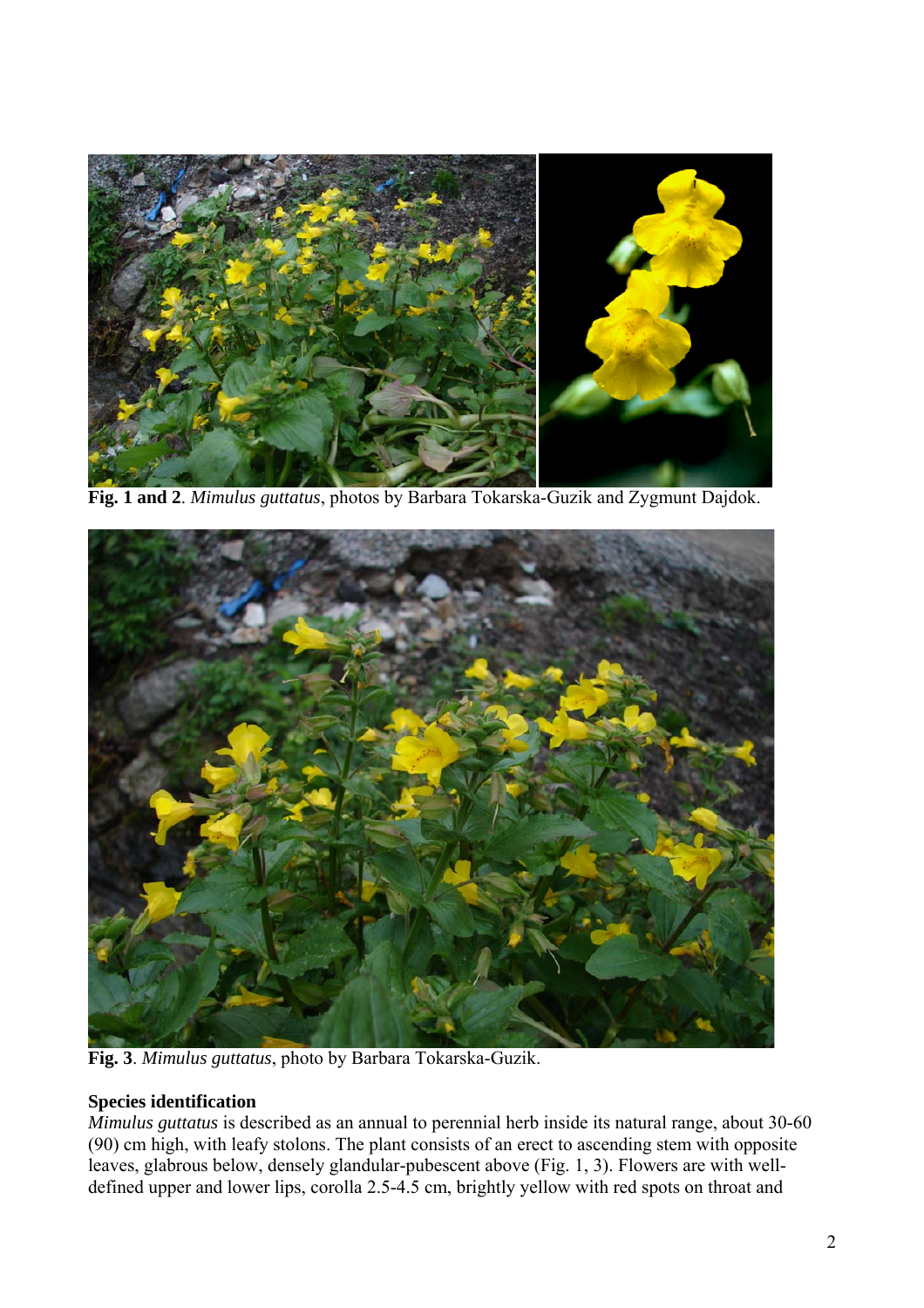densely glandular-pubescent (Fig. 2). The throat of the corolla is closed by 2 boss-like swellings on lower lip (Stace 1997, Rutkowski 1998).

The species was described on the basis of a plant specimen grown from a seed collection from the Aleutian Islands (Unalaska). An isotype of *M. guttatus* is preserved in the Herbarium of the Komarov Botanical Institute. The description of the species was published for the first time by Fischer in 1812 without mentioning its locality. In the same year a drawing of the species was published in London as *M. luteus* L. together with a note that seeds of the plant were collected by Langsdorff in the Unalaska Island. Apparently, Langsdorff collected seeds of this plant during his voyage in 1805 to the Marguis Island (1804-1808). In 1813 De Candolle published the description of this species and acknowledged Fischer's authority without citing his reference nor mentioning the source of the seeds from which the plant was raised (Fedorov 2001).

### **Native range**

The species is native to the western North America from Alaska to northern Mexico, with an eastern limit in Montana and South Dakota (Hegi 1965, Meusel *et al*. 1978, Hultén and Fries 1986). For distribution see also USDAs Natural Resources Conservation Service "[Plants Source and](http://plants.usda.gov/java/profile?symbol=MIGU) [Reference Profile](http://plants.usda.gov/java/profile?symbol=MIGU)".

## **Alien distribution**

### **History of introduction and geographical spread**

In Europe, especially Western Europe, a number of species from the *Mimulus* genus were grown, including *M. guttatus* (Stace 1997, Tokarska-Guzik 2005)*.* It is prone to straying into the 'wild'. In some areas of Europe it has become naturalised and forms a part of natural communities (Piękoś 1972, Stace 1997, Kwiatkowski 2003). The first 'wild' populations in Europe were recorded in 1824 (Lohmeyer and Sukopp 1992, Preston et al. 2002), 1847 (Balogh *et al*. 2001) and in 1853 (Pyšek *et al.* 2002). In recent years, it has first been recorded on the Raba River and Dubai in the western part of Hungary (Balogh *et al*. 2001).

In Poland this species is also grown in some regions (especially in the west) and it strayed from there into the 'wild' (Tokarska-Guzik 2005). The oldest occurrence was recorded from the Sudeten Mts. This is, at the same time, the oldest registered date of the occurrence of this species in Europe (although it was dispersed in cultivation at that time in other parts of Europe, *e.g.* in the British Isles). In the Sudeten Mts. it started its occupation of new stations in the second half of the  $19<sup>th</sup>$ century. At the same period it was recorded in Pomerania and Mazovia where it was probably introduced accidentally (or intentionally) from Germany. In Poland, the history of the dispersion of this species was investigated by Piękoś (1972) who recorded the occurrence of this species at 112 stations. At present it occurs most often in Lower Silesia and Pomerania. To date it has been recorded in 326 stations in 128 ATPOL squares – *Distribution Atlas of Vascular Plants in Poland* (Tokarska-Guzik 2001, 2005). The species is gradually increasing the number of stations where it is found, mostly in regions of previous concentrations (Fig. 4). Rapid expansion of this species has been noted particularly in the Karkonosze Mts. (Fabiszewski 1985 a, b, Fabiszewski and Kwiatkowski 2001, Kwiatkowski 2003). In Poland, *M. moschatus* Douglas ex Lindl. also occurs, but as a rare plant and until now it has been recorded only from a few localities (Zając *et al*. 1998, Tokarska-Guzik 2001, 2005; Mirek *et al*. 2002). For a documentation of the spread in Poland see Fig. 4.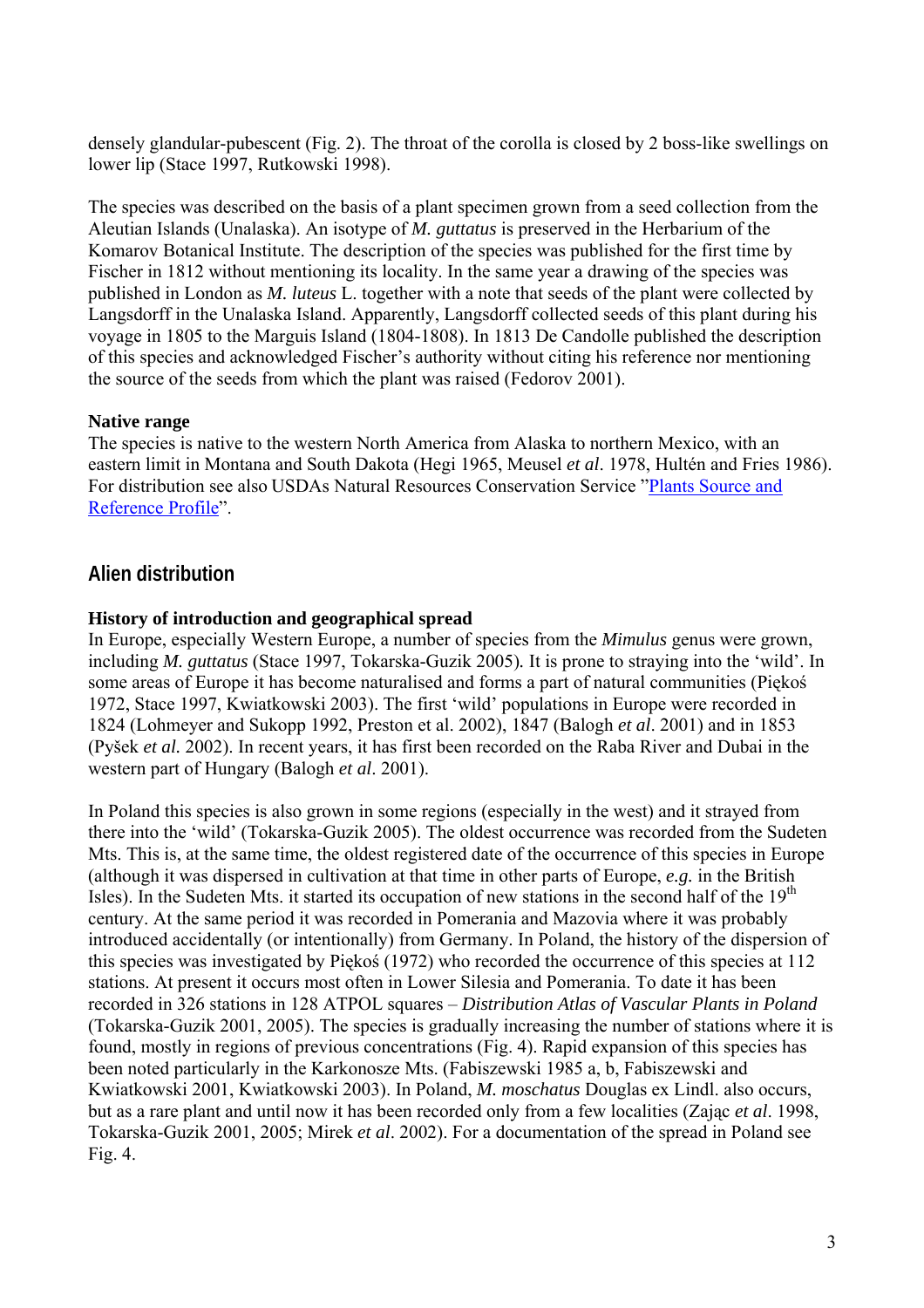

#### Start of spread:

- first record: Kowary BE80 in Sudety Mts (FIEK 1881; ?? herb. WRSL)
- spread in the region of the first record
- probable direction of arrival of this species in Sudety Mts



#### Subsequent phases of spread:

further increase in density of localities and creation of a range encompassing areas in south-western and north-western Poland  $\blacklozenge$ directions of further spread

╰  $\overline{c}$ b <sub>D</sub> 1900 G D

#### Initial phase of spread:

- increase of density of localities within the occupied territory
- simultaneous occupation of new localities in the north of the country
- probable directions of arrival of this species to Poland



The current distribution ilustrates regions of the previously occupied localities

**Fig. 4.** Recorded history of the spread of *Mimulus guttatus* in Poland (1850, 1900, 1950, and 2000) after Tokarska-Guzik 2005.

In neighbouring Lithuania it has been recorded since 1900 (Kuusk *et al.* 1996, [Latvijas daba](http://www.latvijasdaba.lv/info.asp?2)). It is currently spreading along the Neris and Nemunas Rivers (Gudžinskas 1998).

In Estonia the species escaped from Tartu Botanical Garden, where it was introduced in 1814 ([http://eelis.ic.envir.ee/voorliigid\)](http://eelis.ic.envir.ee/voorliigid). The species was observed as escaped for the first time in Estonia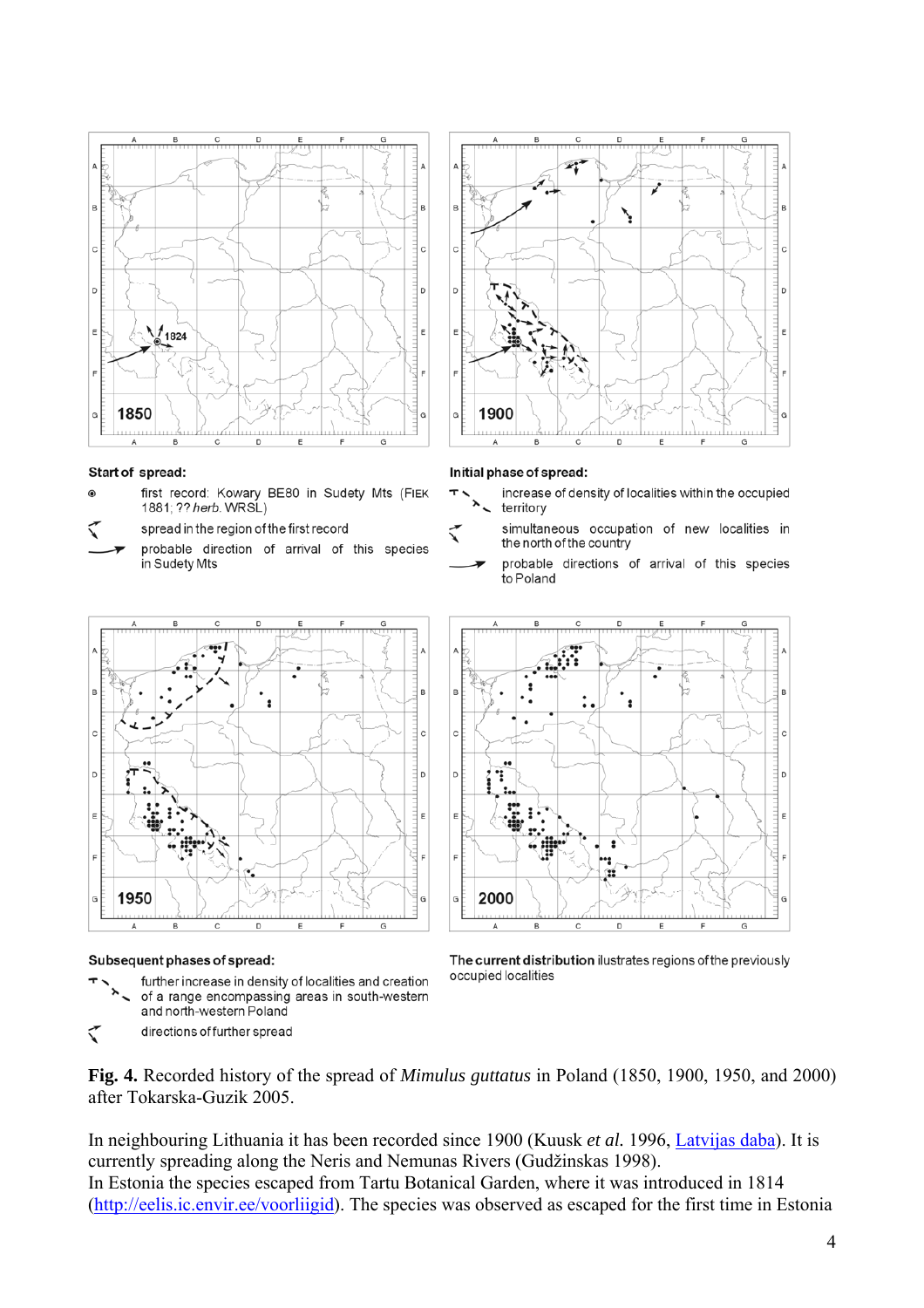in 1901, and in Latvia in 1900. The species is recognised as naturalised and grows mainly on river banks (Malle Leht, pers. comm.).

In Germany it has been introduced as an ornamental plant and the first records from the wild date from 1830. Today, it is common in many parts of the country (see [distribution map](http://www.floraweb.de/MAP/scripts/esrimap.dll?name=florkart&cmd=mapflor&app=distflor&ly=gw&taxnr=3707)) and it seems to spread continuously.

In Sweden *M. guttatus* was first recorded as growing in the wild in 1846 (Hylander 1971). Today it is found scattered throughout the entire country from Skåne in the south to Norrbotten in the north (Naturhistoriska Riksmuseet 2005).

The species was first recorded in Denmark at Viborg in 1855. The main Danish distribution area is in central Jutland and there are only a few records on the islands (Pedersen 1963).

*Mimulus guttatus* (or probably rather *Mimulus* (*cupreus* x *nummularius*) x *guttatus*) has been in cultivation as an ornamental plant in Iceland, at least since early in the  $20<sup>th</sup>$  century. It has escaped from cultivation and is growing wild along streams in about 10 locations in different regions of the country, where it was first noticed in 1961 (Davíðsson 1967).

In Norway three *Mimulus* species (*M. guttatus, M. luteus* L. and *M. moschatus* Douglas ex Lindl.), as well as hybrid complexes between these three species (including *M.* x *robertsii* Silverside), have been used as garden ornamentals. *M. guttatus* has been naturalised along watercourses and in ditches in a few localities, ranging from SE Norway, with scattered localities along the west coast, and with northern outliers up to Tromsø and Kautokeino. The herbarium material indicates that *M. luteus* in Norway has more naturalised localities than *M. guttatus*, while *M. moschatus* has only been recorded in a ruderal place once. *M. luteus* (or hybrids) has been recorded as naturalised up to 700 m a.s.l. in Central Norway (Lid and Lid 2005).

### **Pathways of introduction**

*Mimulus guttatus* has been introduced as an ornamental plant (intended introduction). Therefore, garden shops can be considered to have favoured the invasion of *Mimulus guttatus* in some parts of Europe. The species is now spreading along streams and water courses.

### **Alien status in region**

The species now occurs in western and central Europe; mainly the British Isles, northern France, the Netherlands, Germany, Switzerland, Poland, and in some areas of northern and eastern Europe; Iceland, Scandinavia, Estonia, Latvia, Lithuania and the European part of Russia. For the alien status in different countries of the NOBANIS region see Table 1.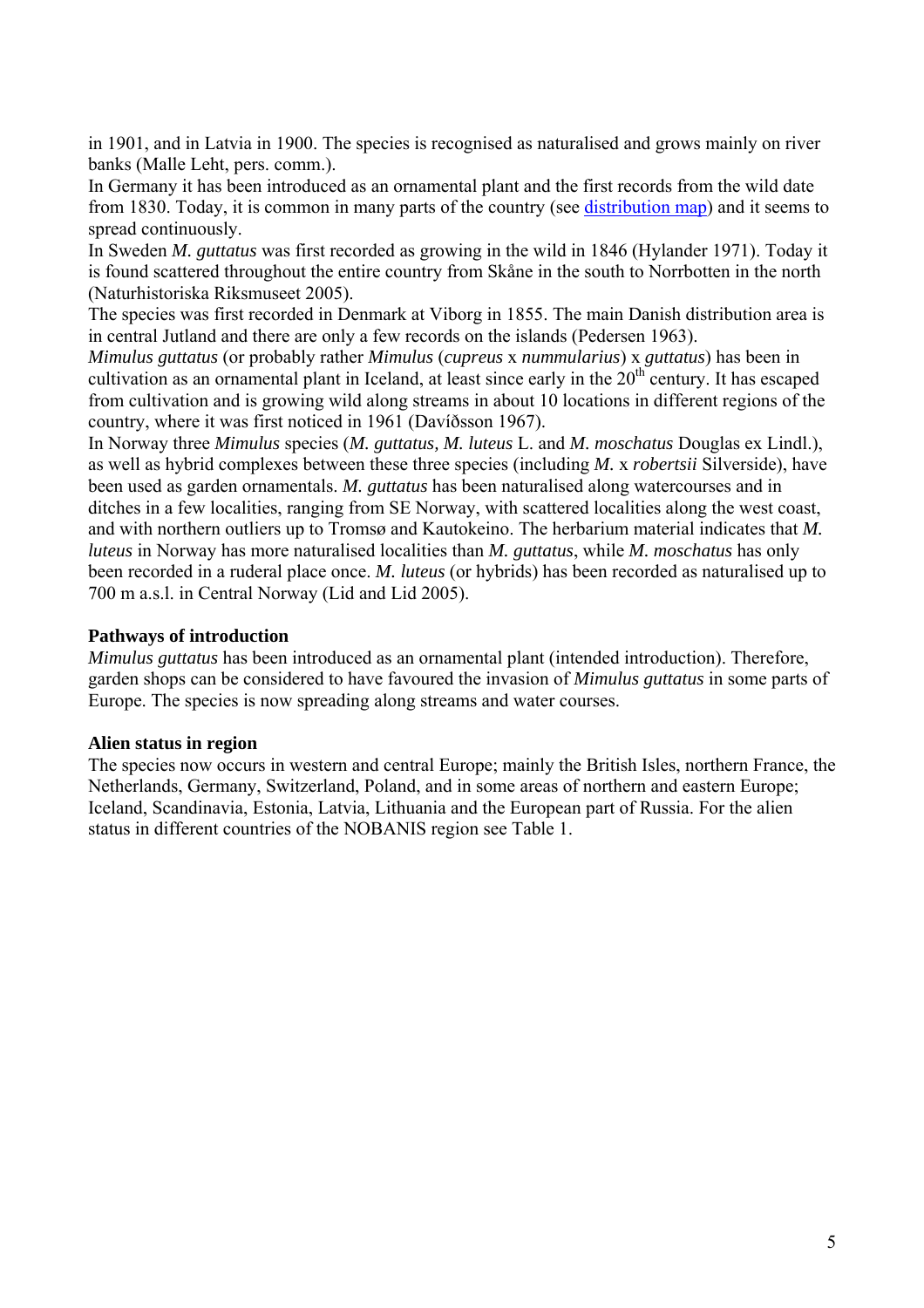| <b>Country</b> | <b>Not</b> | <b>Not</b>  |                           |   | Rare Local Common | <b>Very</b> | <b>Not</b> |
|----------------|------------|-------------|---------------------------|---|-------------------|-------------|------------|
|                | found      | established |                           |   |                   | common      | known      |
| Austria        |            |             |                           |   | X                 |             |            |
| Belgium        |            |             |                           | X |                   |             |            |
| Czech republic |            |             |                           | X |                   |             |            |
| Denmark        |            |             |                           | X |                   |             |            |
| Estonia        |            |             | X                         |   |                   |             |            |
| Finland        |            |             | X                         |   |                   |             |            |
| Faroe Islands  |            |             | X                         |   |                   |             |            |
| Germany        |            |             |                           |   | X                 |             |            |
| Greenland      |            |             |                           |   |                   |             | X          |
| Iceland        |            |             | X                         |   |                   |             |            |
| Ireland        |            |             |                           | X |                   |             |            |
| Latvia         |            |             | X                         |   |                   |             |            |
| Lithuania      |            |             |                           | X |                   |             |            |
| Netherlands    |            |             |                           | X |                   |             |            |
| Norway         |            |             |                           | X |                   |             |            |
| Poland         |            |             |                           | X |                   |             |            |
| Sweden         |            |             | $\boldsymbol{\mathrm{X}}$ |   |                   |             |            |

**Table 1.** The frequency and establishment of *Mimulus guttatus*, please refer also to the information provided for this species at [www.nobanis.org/search.asp](http://www.nobanis.org/Search.asp). Legend for this table: **Not found** - The species is not found in the country; **Not established** - The species has not formed self-reproducing populations (but is found as a casual or incidental species); **Rare** - Few sites where it is found in the country; **Local** - Locally abundant, many individuals in some areas of the country; **Common** - Many sites in the country; **Very common** - Many sites and many individuals; **Not known** - No information was available.

# **Ecology**

### **Habitat description**

In its native region *Mimulus guttatus* colonises stream banks and other wet places from the Pacific Coast and up to alpine meadows. It is known to tolerate a wide range of substrates, including barren serpentine and even toxic soils contaminated by copper mines.

In its alien range in Central Europe (*e.g.* Poland and Germany) and also locally in North Europe (*e.g.* Sweden and Denmark) *M. guttatus* grows on banks of streams, rivers and lakes, as well as along ditches and roads, and also in wet pastures; rarely in ruderal habitats.

In Poland it is considered as a characteristic species of the association *Sparganio-Glycerietum fluitantis* (Matuszkiewicz 2001). Kwiatkowski (2003) described for the first time for Poland the association *Veronico beccabungae-Mimuletum guttati* as a member of the alliance *Sparganio-Glycerion fluitantis*.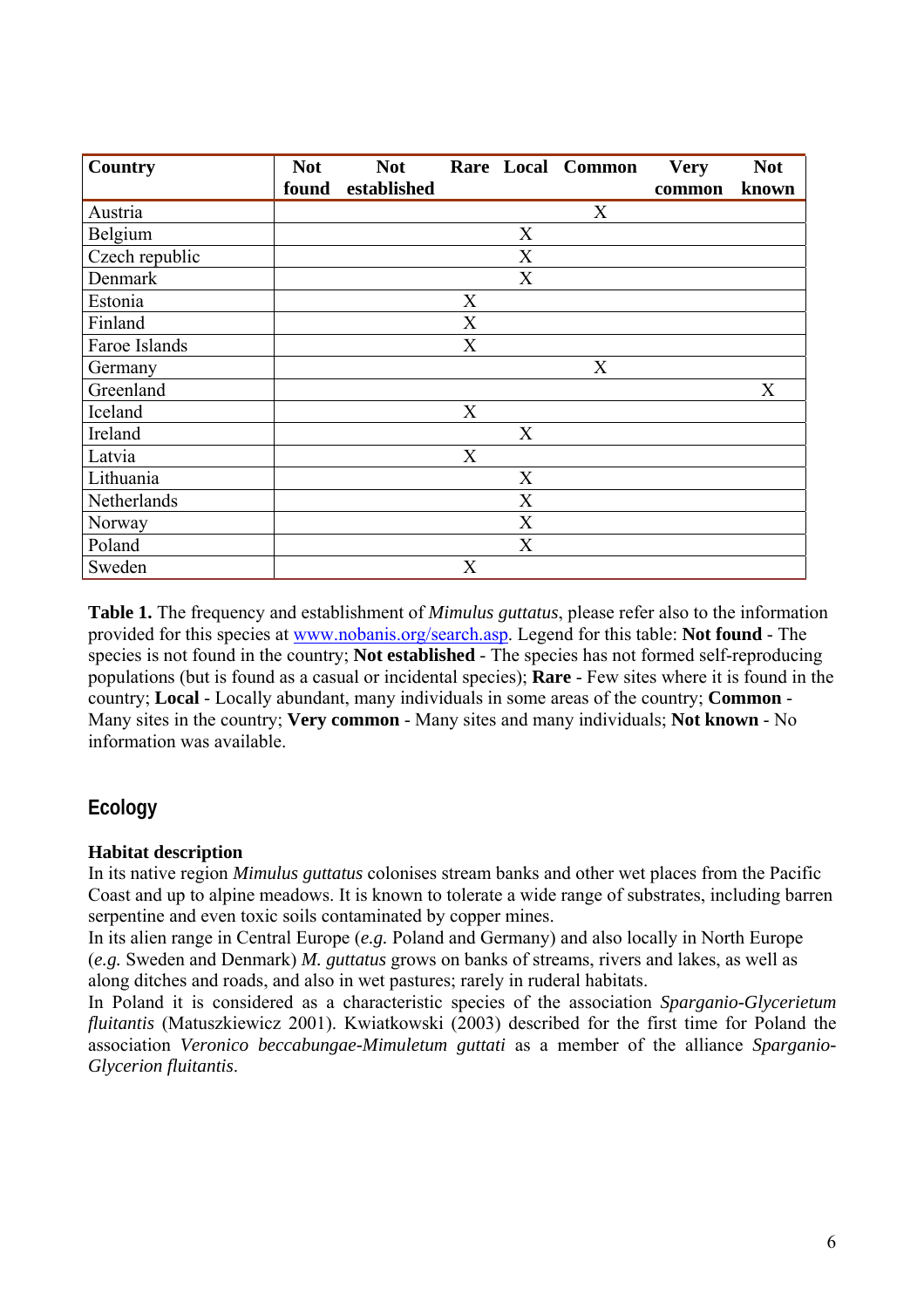

**Fig. 5 and 6.** In Poland *Mimulus guttatus* occurs sporadically in pastures (*e.g.* Słowiński National Park), whereas on riverbanks it can dominate and compete with other invasive species *e.g. Impatiens glandulifera* (Sudeten Mts.). Photos by Zygmunt Dajdok.

Sometimes the species occurs in phytocoenoses of other communities of the classes *Phragmitetea* and *Isoëto-Nanojuncetea* (Kucharski 1992). In some parts of Sudeten Mts. (e.g. in Kamienne Mts.) *M. guttaus* can be found in the neighborhood of springs (Fig. 7) poor in calcium carbonate, in vegetation of the class *Montio-Cardaminetea* (Zygmunt Dajdok and Zygmunt Kącki, pers. comm.). It has also been observed in pasture communities of the alliance *Cynosurion* but only, as in Germany, in wet places/spots.



**Fig. 7.** *Mimulus guttatus* in patches of vegetation surrounding springs in Kamienne Mts., photo by Zygmunt Dajdok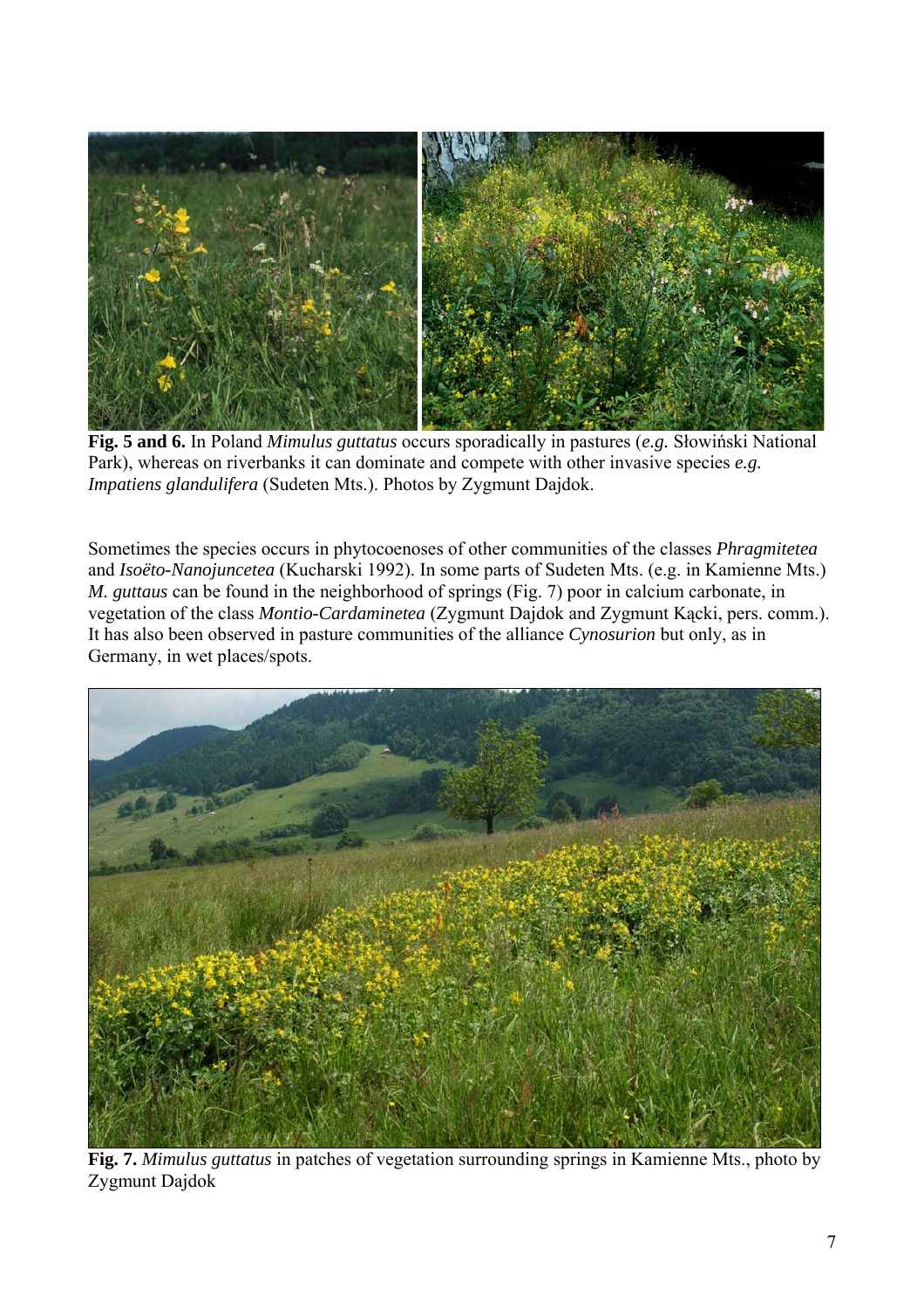### **Reproduction and life cycle**

*Mimulus guttatus* flowers from June to October according to reports from Poland (Rutkowski 1998, also *personal observation*). This is comparable to the recorded flowering period in Norway (Lid and Lid 2005) and Denmark (P. Wind, pres. comm.). In Estonia, Latvia and Lithuania it flowers from June to August, sometimes also in September (Malle Leht, pers. comm.). For Sweden and Iceland its flowering period is from July to August.

The plant reproduces generatively by a large quantity of minute seeds dispersed by wind and water and also vegetatively by clonal reproduction (Stace 1997, Tokarska-Guzik 2005, Truscott et al. 2006).

#### **Dispersal and spread**

Wind and water seem to be major vectors for dispersal. In some cases seeds can be dispersed by wading water birds, because some isolated populations in Lithuania occur in springs, surrounded by forests (Zigmantas Gudžinskas, pers. obs.).

## **Impact**

#### **Affected habitats and indigenous organisms**

*Mimulus guttatus* invades banks of streams, rivers and lakes, and it is able to colonize wet roadsides and adjacent areas. Within borders of protected areas in Poland, the biggest population is known from Karkonoski National Park, where it is common along streams and ditches. The area of the species occupancy has increased due to forest cutting and formation of meadows (Fabiszewski 1985a). A much smaller population has been noticed in Słowiński National Park, where *M. guttatus* grows on the banks of Łupawa River and in rushes and pastures along that river (Zygmunt Dajdok and Zygmunt Kącki, pers. comm.). Negative effects on native plants can be caused by dense patches of *M. guttatus*. First of all they can affect species composition and structure of phytocoenoses that belong to alliance *Sparganio-Glycerion fluitantis* and class *Bidentetea tripartiti*. Vegetation of the class *Montio-Caradmientea* may be also negatively affected, especially communities with *Montia fontana*, which in Poland is classified as a taxon in direct danger of extinction (Sotek *et al*. 2003). That influence may be different from year to year and strongly depends on fluvial processes and abundance of *Mimulus guttatus* individals.

#### **Genetic effects**

*M. guttatus* hybridizes with *Mimulus luteus.* This hybrid is sterile and does not develop seeds (Naturhistoriska Riksmuseet 2005). In Iceland the *Mimulus* that has escaped from cultivation is a hybrid rather than pure *Mimulus guttatus*, probably *Mimulus* (*cupreus* × *nummularius*) × *guttatus* (see also http://www.ni.is/efst/tigurblom.phtml).

#### **Human health effects**

No effects have been detected until now.

#### **Economic and societal effects (positive/negative)**

The species is used in some parts of Europe as an ornamental plant (mainly in gardens and parks close to the water). No economic effects are reported from Central or Northern Europe (*e.g.* Poland, Germany, Denmark and Norway).

Sometimes *M. guttatus* invades drainage ditches and can cause economic problems (Zigmantas Gudžinskas, pers. obs.).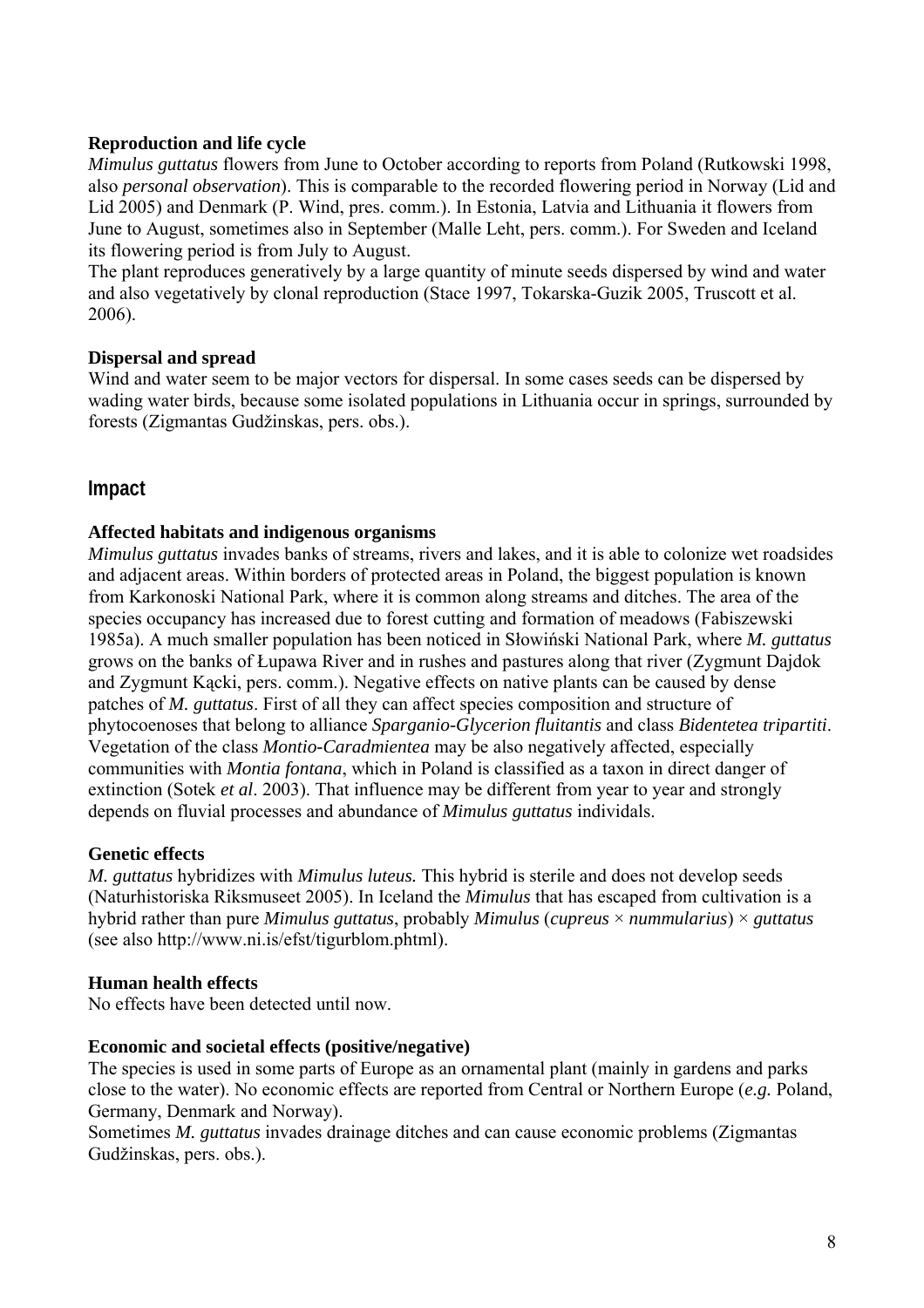## **Management approaches**

#### **Prevention methods**

As *Mimulus guttatus* is already present in the region and is spread with wind and water (also by humans), prevention of its further dispersal might be partly possible, mainly in regions where it is still not found. Therefore, trading this species as ornamental should be banned.

#### **Eradication, control and monitoring efforts**

There is no experience with species-specific control measures. There are so far no monitoring programs for this species in the region (as reported from Denmark, Germany, Iceland, and Poland).

#### **Information and awareness**

The species is on the list of alien plant species in Poland (Zając *et al*. 1998; Tokarska-Guzik 2005). It is considered as invasive (but not harmful - according to terminology by Pyšek *et al*. 2004) in some regions of the country, and it has the potential for further spread. Also in Norway the genus *Mimulus* seems to be slowly spreading, although it has not so far been considered as a problematic invasive here. In Germany and in Denmark it is not recognised as invasive, although it has the status as an established plant. *Mimulus guttatus* is on the list of aliens in Estonia, but not invasive (Malle Leht, pers. comm.). In Iceland the species (or a *Mimulus* hybrid) is invasive along ditches and streams.

#### **Knowledge and research**

Most of the reports are records of floristic finds or descriptions of extensions in range. The number of detailed ecological case studies in the alien range of its distribution is small. The interesting results of experimental studies on dispersal characteristics of the *M. guttatus* were addressed by Truscott *et al*. (2006). They confirmed that the species exhibits several traits thought to characterize a successful invasive species: a high seed production and high vegetative regeneration ability therefore it is well adapted to the uncertainty of high-flow events. Moreover *M. guttatus* exhibits similar regenerative growth and survival rates compared with another highly successful invasive species.

#### **Recommendations or comments from experts and local communities**

A monitoring program is advisable in those parts of the range of *M. guttatus* where the species has begun to exert massive colonisation pressure and especially in protected areas. A monitoring program should focus particularly on competition between *M. guttatus* and native species with a poor competitive capacity.

## **References and other resources**

### **Contact persons**

Franz Essl (AT), Umweltbundesamt, Naturschutz, Spittelauer Lände 5, 1090 Wien, Austria E-mail: franz.essl@umweltbundesamt.at

Filip Verloove (BE), E-mail: filip.verloove@cepa.be

Bohumil Mandák (CZ), Institute of Botany, Academy of Sciences of the Czech Republic, CZ-252 43 Průhonice, Czech Republic, E-mail: mandak@ibot.cas.cz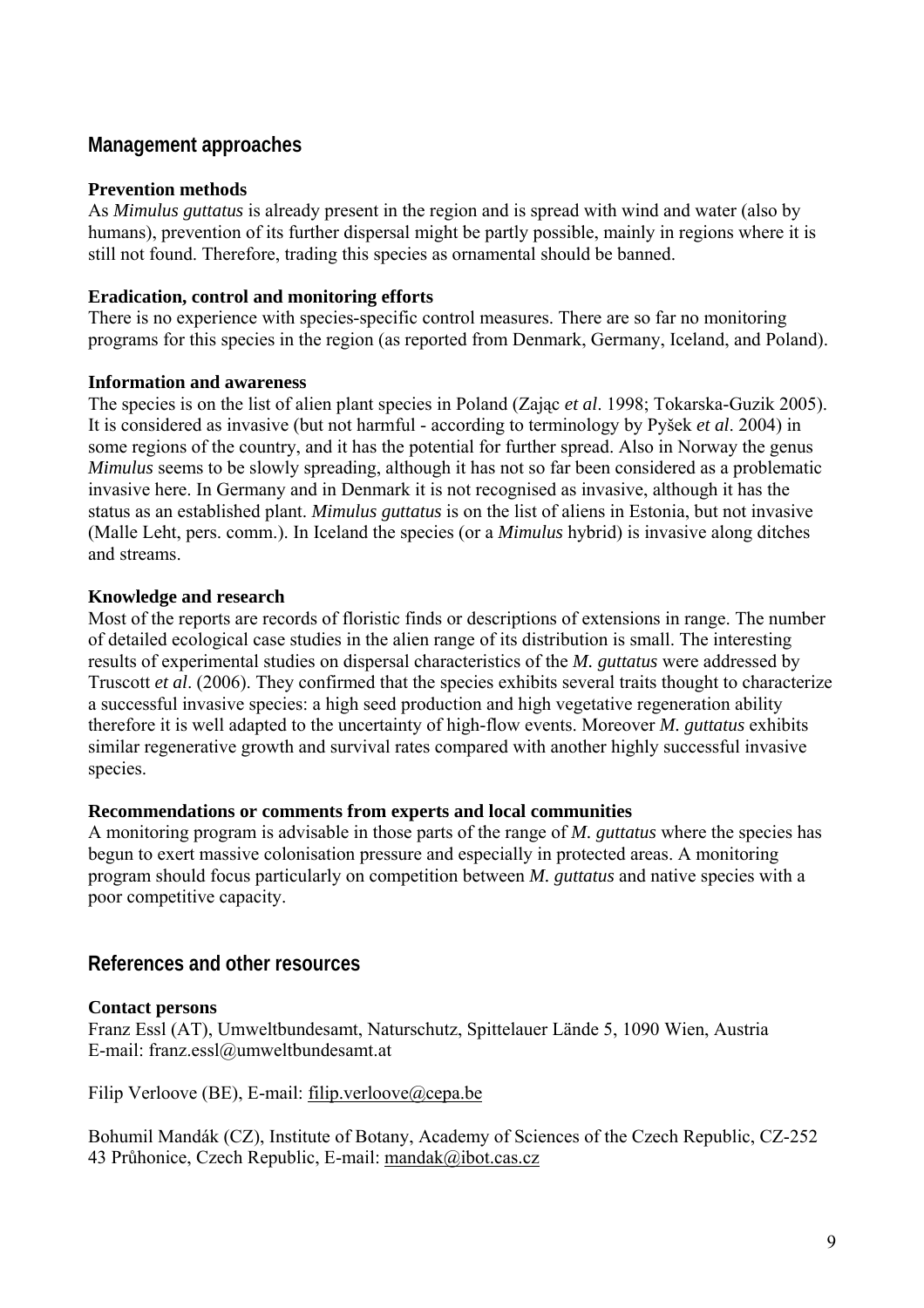Frank Klingenstein (DE) German Federal Agency for Nature Conservation, Konstantinstr. 119, DE-53179 Bonn, Germany. E-mail: [frank.klingenstein@bfn.de](mailto:frank.klingenstein@bfn.de) 

Peter Wind (DK), Aarhus University, National Environmental Institute, Department of Wildlife Ecology and Biodiversity, Kalø, DK-8410 Rønde, Denmark; E-mail: [pwi@dmu.dk](mailto:pwi@dmu.dk)

Malle Leht (EE) Department of Botany, Institute of Agricultural and Environmental Sciences, Estonian University of Life Sciences, Riia 181, EE-51014 Tartu, Estonia; E-mail: [malle@zbi.ee](mailto:malle@zbi.ee)

Colette O'Flynn (IE), National Biodiversity Data Centre, WIT West campus, Carriganore, Waterford, Ireland, E-mail: [coflynn@biodiversityireland.i](mailto:coflynn@biodiversityireland.i)

Agnese Priede (LV), Nature Conservation Agency, Meza maja, Kemeri, Jurmala, LV-2012, Latvia, E-mail: agnesepriede@hotmail.com

Hörður Kristinsson (IS) Icelandic Institute of Natural History, Borgum við Norðurslóð, IS-600 Akureyri, Iceland, E-mail: [hkris@ni.is](mailto:hkris@ni.is) 

Zigmantas Gudžinskas (LT) Institute of Botany, Žaliųjų Ežų Str. 49, LT-08406 Vilnius, Lithuania. E-mail: [zigmantas.g@botanika.lt](mailto:zigmantas.g@botanika.lt)

Zygmunt Dajdok (PL) Institute of Plant Biology, Wrocław University, Kanonia St. 6/8, PL-50-328 Wrocław, Poland. Tel. +48 71 3754084; E-mail: [dajdokz@biol.uni.wroc.pl](mailto:dajdokz@biol.uni.wroc.pl)

Barbara Tokarska-Guzik (PL) Department of Plant Systematics, Faculty of Biology and Environmental Protection, University of Silesia, Jagiellońska 28, PL-40-032 Katowice, Poland. Tel. +48 32 2009479; E-mail: [tokarska@us.edu.pl](mailto:tokarska@us.edu.pl)

Melanie Josefsson (SE) Swedish Environmental Protection Agency, SE-106 48 Stockholm, Sweden. Tel. +46 (0)8 698 1541, E-mail: [Melanie.Josefsson@snv.slu.se](mailto:Melanie.Josefsson@snv.slu.se) 

#### **Links**

[Latvijas daba](http://www.latvijasdaba.lv/info.asp?2) (Nature of Latvia) Latvian database – on *[Mimulus guttatus](http://www.latvijasdaba.lv/2/view_0_descr.asp?id=741)* Plant database (United States Department of Agriculture) - on *[Mimulus guttatus](http://plants.usda.gov/java/profile?symbol=MIGU)* The virtual Flora - on *[Mimulus guttatus](http://linnaeus.nrm.se/flora/di/scrophularia/mimul/mimugut.html)* (in Swedish)

#### **References**

- Balogh, L., Simon, T., Szabó, M. and Vidéki, R. 2001. Új adventív növény a hazai flórában: a sárga bohócvirág (*Mimulus guttatus* Fischer ex DC., Scrophulariaceae). - A new adventive plant in the Hungarian flora: the yellow monkey-flower (*Mimulus guttatus* Fischer ex DC., Scrophulariaceae). Kitaibelia 6(2): 329-345.
- Beardsley, P. M. and Olmstead, R. G. 2002. Redefining Phrymaceae: the placement of *Mimulus*, tribe Mimuleae, and Phryma. American Journal of Botany 89: 1093-1102.
- Davíðsson, I. 1967. The immigration and Naturalization of Flowering Plants in Iceland since 1900. Greinar Vísindafélags Íslendinga 4(3), p. 10.
- Fabiszewski, J. 1985a. Ochrona przyrody ["Nature Protection"] In: Jahn, A. (ed.): Karkonosze polskie. Zakł Nar. im Ossolińskich, Wyd. PAN, Wrocław, Warszawa, Kraków, Gdańsk, Łódź.
- Fabiszewski, J. 1985b. Zagrożenia wpływające na obniżenie wartości przyrodniczych Karkonoskiego Parku Narodowego – Factors influencing the environmental decline of Karkonoski National Park. Zagrożenie parków narodowych w Polsce, pp. 37-62.
- Fabiszewski, J. and Kwiatkowski, P. 2001. Gatunki inwazyjne we florze roślin naczyniowych Sudetów. Invasive plant species from the Sudeten Mts. Ann. Silesiae 31:123-127.